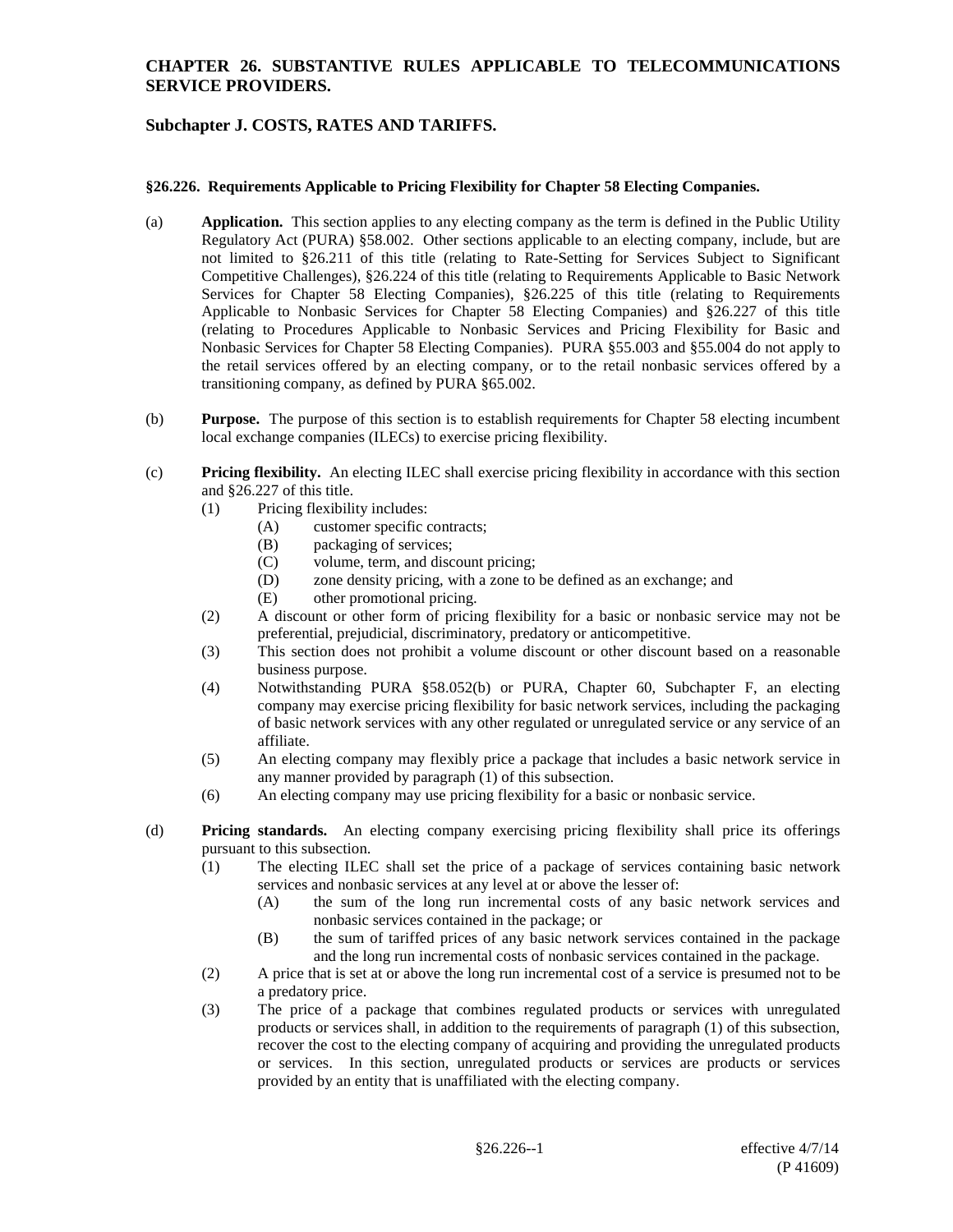### **CHAPTER 26. SUBSTANTIVE RULES APPLICABLE TO TELECOMMUNICATIONS SERVICE PROVIDERS.**

# **Subchapter J. COSTS, RATES AND TARIFFS.**

- (4) The price of a package that combines regulated products or services with the products or services of an affiliate shall, in addition to the requirements of paragraph (1) of this subsection, recover the cost to the electing company of acquiring and providing the affiliate products or services, which shall be greater than or equal to the cost to the affiliate of acquiring and/or providing the products or services. The cost to the electing company of acquiring or providing the affiliate's products or services shall be valued in a manner consistent with FCC requirements and with paragraph (5) of this subsection. A group of products or services that are jointly marketed by an electing company in conjunction with one or more of its affiliates shall be priced in a manner consistent with FCC requirements, if any, and with paragraph (5) of this subsection.
- (5) Consistent with PURA §52.051(1)(C), an electing company shall not use revenues from regulated monopoly services to subsidize services subject to competition.
- (e) **Requirements for customer-specific contracts.** Consistent with PURA §58.003, an electing ILEC may enter into customer-specific contracts for certain basic network services and certain nonbasic services as provided in this subsection. An electing ILEC may but is not required to file customerspecific contracts with the commission.
	- (1) An electing company serving fewer than five million access lines may offer customerspecific contracts in accordance with this subsection.
		- (A) An electing company serving fewer than five million access lines shall not offer customer-specific contracts until it notifies the commission of the company's binding commitment to make the following infrastructure improvements consistent with PURA §58.003(b):
			- (i) install Common Channel Signaling 7 capability in each central office; and
			- (ii) connect all of the company's serving central offices to their respective local access and transport area (LATA) tandem central offices with optical fiber or equivalent facilities.
		- (B) The commitments described by subparagraph (A) of this paragraph do not apply to exchanges of the company sold or transferred before, or for which contracts for sale or transfer are pending on, September 1, 2001. In the case of exchanges for which contracts for sale or transfer are pending as of March 1, 2001, where the purchaser withdrew or defaulted before September 1, 2001, the company shall have one year from the date of withdrawal or default to comply with the commitments.
	- (2) An electing company serving more than five million access lines may offer customer specific contracts in accordance with this subsection.
		- (A) Unless the other party to the contract is a federal, state, or local governmental entity, an electing company serving more than five million access lines may not offer in an exchange a service, or an appropriate subset of a service, listed in PURA  $$58.051(a)(1) - (4)$  or  $$58.151(1) - (4)$  in a manner that results in a customerspecific contract until the earlier of:
			- (i) September 1, 2003; or
			- (ii) the date on which the commission finds that at least 40% of the total access lines for that service or appropriate subset of that service in that exchange are served by competitive alternative providers that are not affiliated with the electing company.
		- (B) Pursuant to subparagraph (A)(ii) of this paragraph, the commission may find that the following subsets of services are served by an alternative provider that is not affiliated with an ILEC serving more than five million access lines:
			- (i) flat residential rate local exchange telephone service;
			- (ii) residential primary directory listings;
			- (iii) residential tone dialing service;